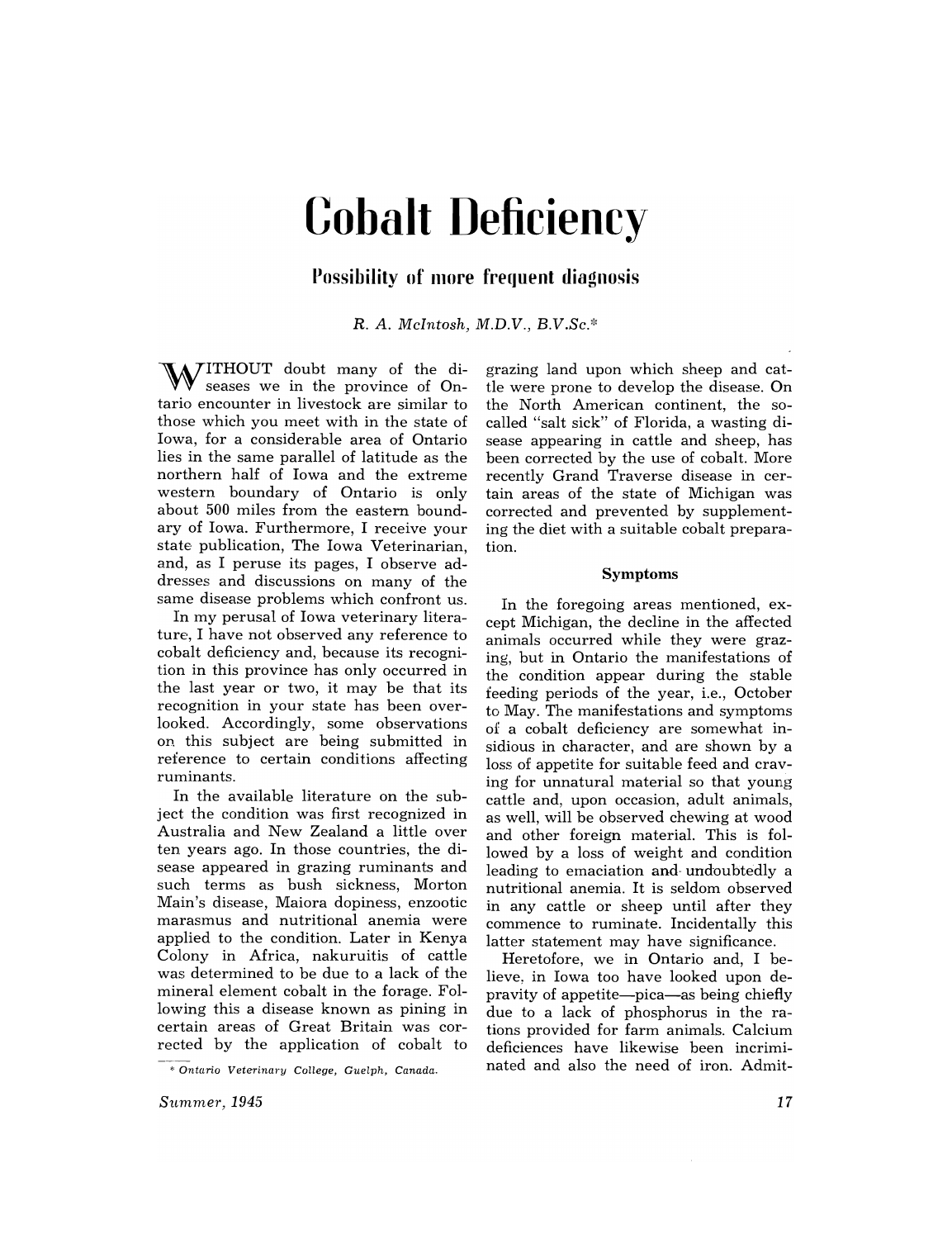tedly there are times when these elements are required and this led to the formulation of comprehensive mineral mixtures for the supplementation of the rations being provided for farm animals. However, it is the writer's opinion that we will have to modify our opinion regarding the matter for a loss of flesh, unthriftiness and wood chewing have been observed in young cattle where it was not possible to be critical of the ration. This statement has been substantiated by a correction of the condition through the provision of cobalt without in anyway modifying the former diet. It is not intended to give the impression that there may not be occasions upon which the elements mentioned are required, but rather to reveal that cobalt deficiency is primarily more important in outbreaks of wood-chewing in young animals.

### **Function Unknown**

It is somewhat of a paradox also that no one, as far as the writer can learn, clearly understands the function of the element cobalt in the body. It is only found in the body in trace amounts and is credited with being related to hematopoiesis. This statement is debatable for cobalt deficient animals are probably suffering from a nutritional anemia. It has been suggested that cobalt is essential to the maintenance of the normal bacterial flora in the rumen. If so, this is probably a more logical explanation of the manifestations which occur when it is lacking.

Those who make a study of rumen digestion know the importance of the bacteria in the rumen which are responsible for many of the changes that occur in the rumen contents prior to passing on into the true stomach and intestines. It follows that anything which will destroy or render static the bacterial flora of the rumen will interfere with rumen digestion and function. Regardless of the manner in which it corrects the condition, the results obtained by the provision of the element in cattle so affected are remarkable and. almost spectacular. It is upon the basis of the results obtained that the writer feels that cobalt deficiency is of common occurrence in the province of Ontario.

It has been pointed out that in other countries the disease appeared in grazing cattle and sheep but in Ontario the occurrence of the depravity of appetite is a stable feeding problem. It is most frequently observed in young cattle ranging from the ages of 5 months to 1 year old. At first the affected animals lose their appetite, become unthrifty and dull. Then they may be observed chewing at the wooden partitions or any other wooden material available. They become hide bound, the hair loses its luster, and in extreme cases they become so weak as to require assistance in getting them on their feet.

Another occasion upon which a cobalt deficiency occurs is in bulls which are kept stabled all of the time and fed nothing but cured roughages and stored concentrates. Not infrequently bulls managed and fed in this manner lose their appetite, become unthrifty and in some instances impotent. The character and variety of the rations provided in many of these outbreaks cannot be criticised except that there may not have been an opportunity for such animals to graze on green forage. The condition has not been observed very often in adult cows but I have reports of a few instances.

The recognition of the condition is not difficult and the significant diagnostic features are the loss of appetite for normal. food, chewing at wood and other foreign material, loss of flesh with ultimate emaciation, weakness and anemia.

### **Treatment**

The treatment and prevention of the disease consists simply in the provision of the element cobalt in some form or other. The surprising features of the treatment are the small amounts required to correct the condition and the quick response to its use. Because I believe in keeping such information in the hands of the profession, the procedure I have followed is to recommend through the practicing veterinarians of the province the dispensation of cobalt sulphate in an aqueous solution made by dissolving 5 grams of